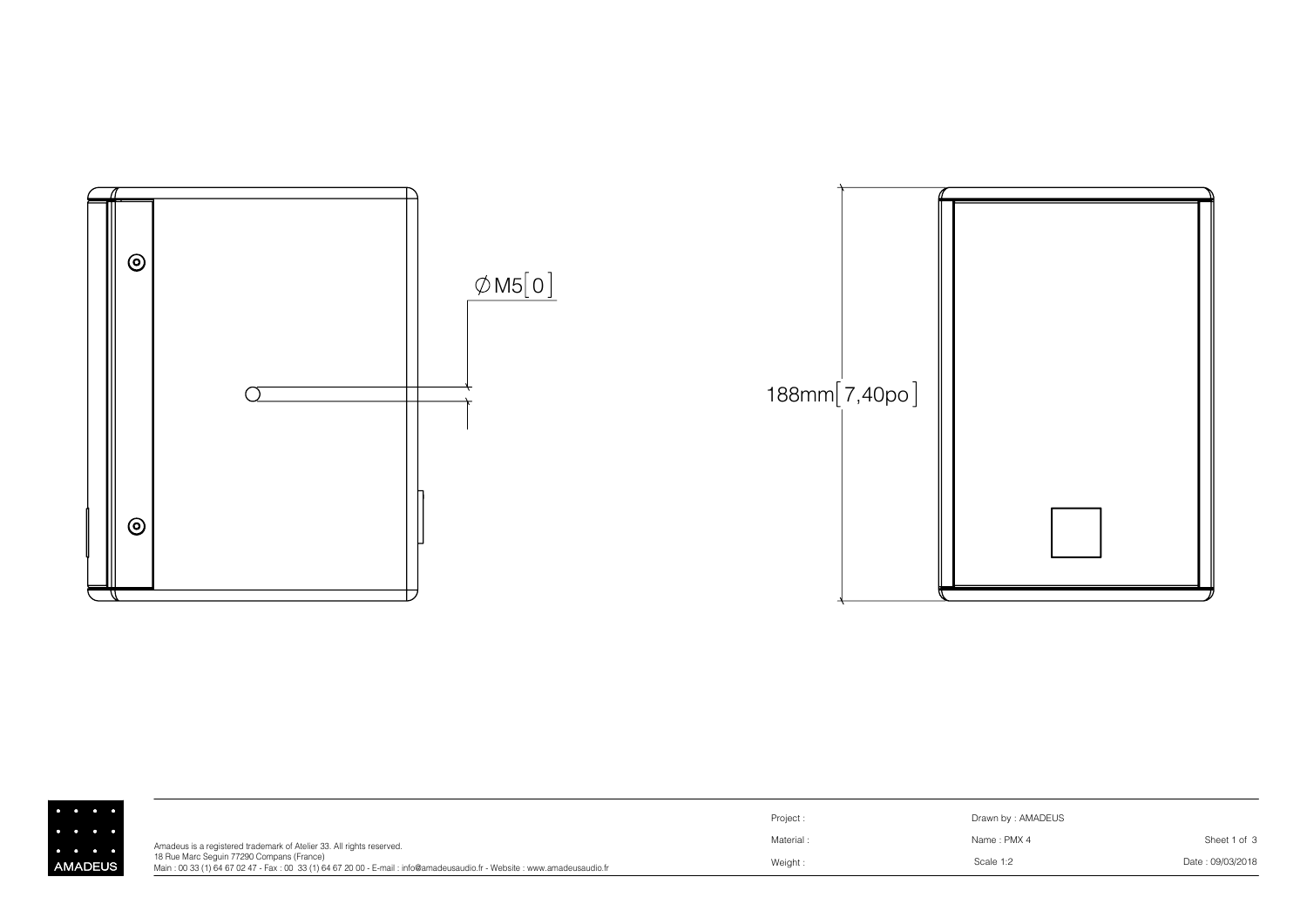

|              |                                                                                                                                                                     | Project  | Drawn by: AMADEUS |                  |
|--------------|---------------------------------------------------------------------------------------------------------------------------------------------------------------------|----------|-------------------|------------------|
|              | Amadeus is a registered trademark of Atelier 33. All rights reserved.                                                                                               | Material | Name: PMX 4       | Sheet 2 of 3     |
| <b>ADEUS</b> | 18 Rue Marc Sequin 77290 Compans (France)<br>Main: 00 33 (1) 64 67 02 47 - Fax: 00 33 (1) 64 67 20 00 - E-mail: info@amadeusaudio.fr - Website: www.amadeusaudio.fr | Weight   | Scale 1:2         | Date: 09/03/2018 |

 $\Big| \cdot$  AM